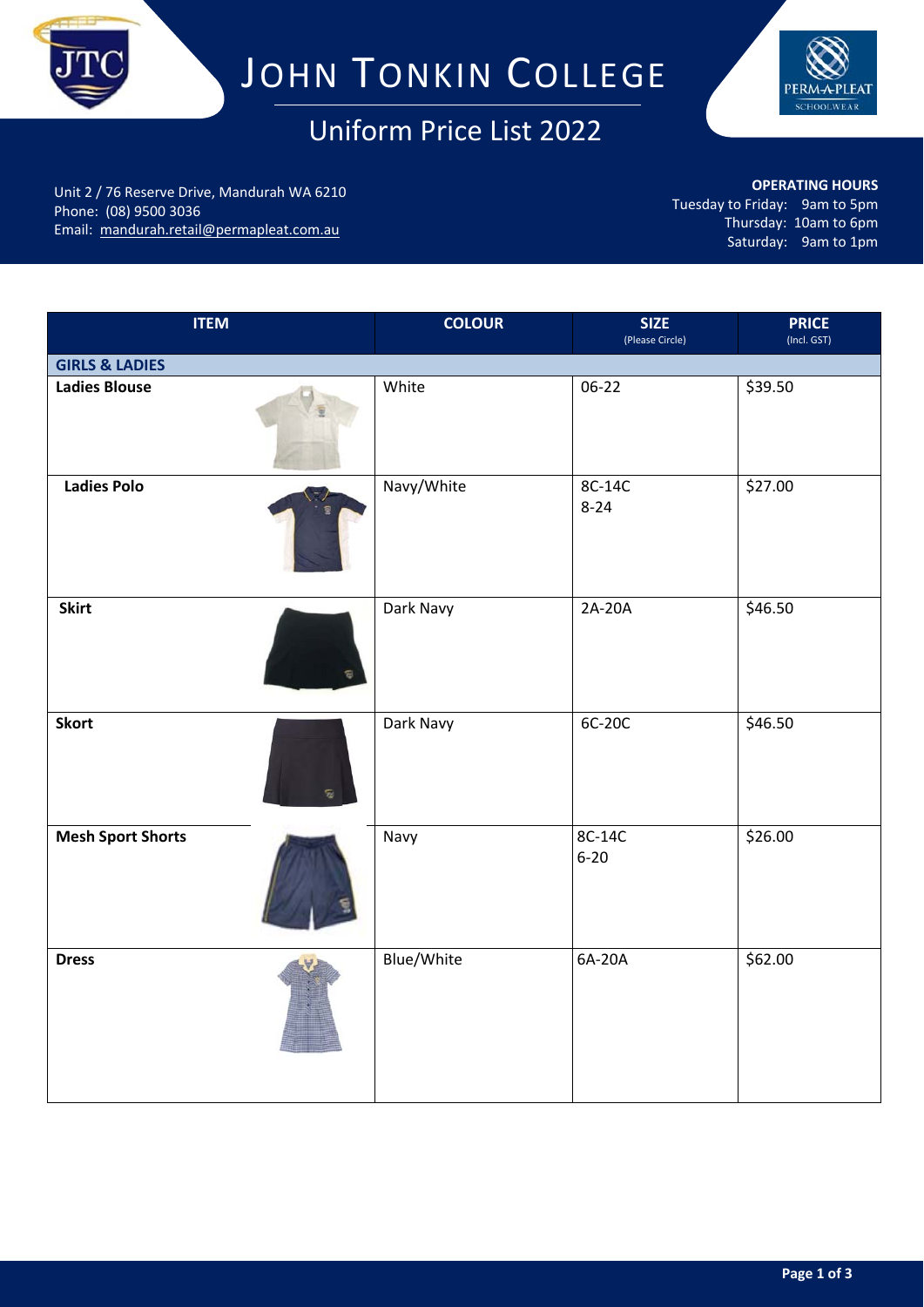

### JOHN TONKIN COLLEGE

Uniform Price List 2022



| <b>ITEM</b>                     | <b>COLOUR</b>                                                                           | <b>SIZE</b><br>(Please Circle) | <b>PRICE</b><br>(Incl. GST)                                              |  |  |  |
|---------------------------------|-----------------------------------------------------------------------------------------|--------------------------------|--------------------------------------------------------------------------|--|--|--|
| <b>BOYS &amp; MENS</b>          |                                                                                         |                                |                                                                          |  |  |  |
| <b>Mens Polo</b>                | Navy/White                                                                              | 8C-14C<br>$S-5XL$              | \$27.00                                                                  |  |  |  |
| <b>Microfibre Shorts</b>        | Navy                                                                                    | $M-2XL$                        | \$26.00                                                                  |  |  |  |
| <b>Mesh Sport Shorts</b>        | Navy                                                                                    | 8C-14C<br>$S-5XL$              | \$26.00                                                                  |  |  |  |
| <b>UNISEX</b>                   |                                                                                         |                                |                                                                          |  |  |  |
| <b>Faction Polo</b>             | Sutton<br>Navy/Sky<br>Navy/Gold<br>Hall<br>Navy/Red<br>Eacott<br>Navy/Emerald<br>Tuckey | 8C-14C<br>XS-3XL               | \$36.00                                                                  |  |  |  |
| <b>Fleecy Zip Jacket</b>        | Navy/White                                                                              | 8C-14C<br>S                    | \$40.00<br><b>Clearance Price</b><br>RRP \$50.00<br><b>Limited Stock</b> |  |  |  |
| Microfibre Zip Jacket<br>u<br>Ш | Navy/White                                                                              | 10C-14C<br>XS-5XL              | \$51.50                                                                  |  |  |  |
| <b>Bomber Jacket</b>            | Navy                                                                                    | 06-16<br>$S-3XL$               | \$56.50                                                                  |  |  |  |
| <b>Knitted Jumper</b>           | Navy                                                                                    | $10 - 14$<br>S-XL              | \$65.00<br>\$70.00                                                       |  |  |  |
| <b>Microfibre Trackpants</b>    | Navy                                                                                    | 8C-14C<br>XS-5XL               | \$39.00                                                                  |  |  |  |